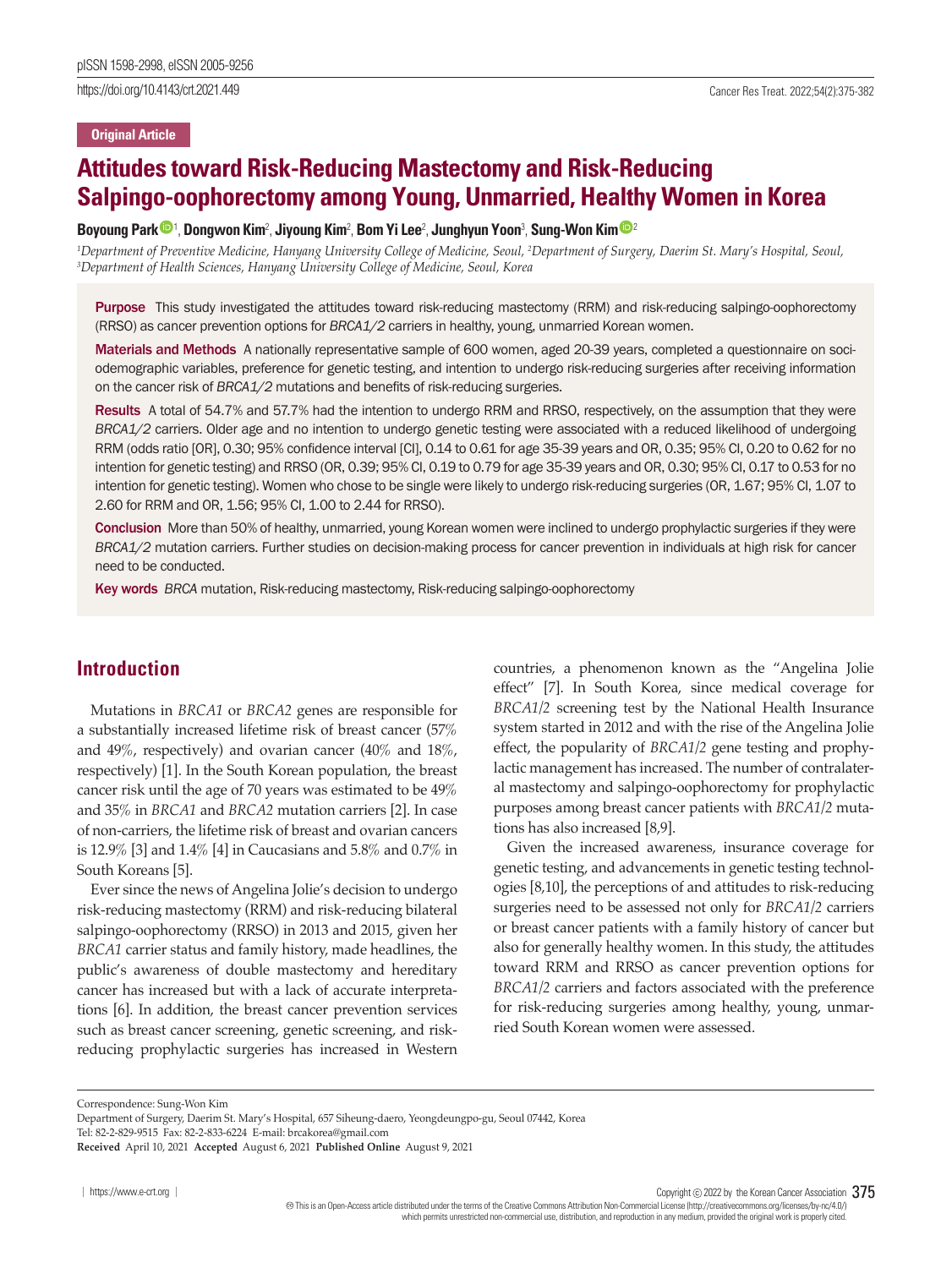## **Materials and Methods**

### **1. Participants**

A cross-sectional telephone survey was conducted in the year of 2020 with 600 cancer-free unmarried women aged 20- 39 years. The participants from the 17 regional strata were stratified according to the administrative districts in South Korea. The study population in each stratum was proportionally designated as the total population aged 20-39 in the strata identified by the 2019 resident registration in South Korea. Equal proportions of women aged 20-29 and 30-39 years were recruited. Cell phone numbers were randomly generated for computer-assisted telephone interviews. Three calls were made in cases of no response before moving to the next number. After obtaining consent to participate in the survey, the women were asked about their birth year, residential area, marital status, and past history of cancer; women who were aged  $\leq 20$  or  $\geq 40$  years, married, or had a history of cancer diagnosis were excluded.

Besides the sociodemographic variables of education, job, and income, intentions toward marriage and childbearing and family history of breast or ovarian cancer were also recorded. Participants were provided information on lifetime breast and ovarian cancer risks in *BRCA1/2* mutation carriers (maximum 80% and 50%, respectively). Next, the preference for genetic test services for *BRCA1/2* was obtained. Furthermore, information on the reduced risk of breast and ovarian cancers after RRM with reconstruction surgery (up to 90% reduction in the risk of breast cancer) and RRSO (85% reduction in the risk of ovarian cancer and 70% reduction in ovarian cancer-related death), with respect to Angelina Jolie's decision, was provided. It took approximately 5 minutes to explain cancer risk related to *BRCA* mutation and prophylactic surgeries.

### **2. Data analysis**

The study participants' characteristics, including sociodemographic factors; family history of breast or ovarian cancer; and attitudes toward marriage, childbearing, and genetic testing are summarized as numbers and frequencies. Preference for RRM and RRSO according to the characteristics of the participants is presented as a percentage. The association between each participant's character and preference for RRM and RRSO was determined using simple logistic regression analysis. Then, the independent association of each factor with the preference for RRM and RRSO was assessed using multiple logistic regression analysis including all variables. The results are presented as odds ratio (OR) and 95% confidence interval (CI). All statistical analyses were performed using SAS ver. 9.4 (SAS Institute, Cary, NC).

### **Table 1.** Baseline characteristics of the participants

| Characteristic                             | No. $(\%)$ (n=600) |
|--------------------------------------------|--------------------|
| Age (yr)                                   |                    |
| $20 - 24$                                  | 102(17.0)          |
| $25-29$                                    | 192 (32.0)         |
| 30-34                                      | 201 (33.5)         |
| 35-39                                      | 105(17.5)          |
| Education                                  |                    |
| High school or below                       | 62(10.3)           |
| Undergraduate                              | 92 (15.3)          |
| College or above                           | 446 (74.3)         |
| Income (\$/yr)                             |                    |
| None                                       | 63(10.5)           |
| < 30,000                                   | 227 (37.8)         |
| 30,000-49,999                              | 211 (35.2)         |
| $\geq 50,000$                              | 99 (16.5)          |
| Occupation                                 |                    |
| <b>Blue</b> collar                         | 71 (11.8)          |
| White collar                               | 363 (60.5)         |
| Student                                    | 72 (12.0)          |
| Others                                     | 15(2.5)            |
| None                                       | 79 (13.2)          |
| Residential area                           |                    |
| Metropolitan city                          | 446 (74.3)         |
| Others                                     | 154 (25.7)         |
| Family history of breast or ovarian cancer |                    |
| Neither                                    | 492 (82.0)         |
| Only breast cancer                         | 91(15.2)           |
| Only ovarian cancer                        | 8(1.3)             |
| <b>Both</b>                                | 9(1.5)             |
| Attitude toward marriage and childbearing  |                    |
| Want children                              | 318 (53.0)         |
| Do not want children                       | 139 (23.2)         |
| Want to remain single                      | 143 (23.8)         |
| Attitude toward genetic test               |                    |
| Agree                                      | 534 (89.0)         |
| Disagree                                   | 66 (11.0)          |

### **Results**

Table 1 shows the baseline characteristics of the study participants. Among 600 women aged 20-39 years, 18% had a family history of either breast or ovarian cancer; 53% intended to marry and bear children, 23.2% intended to marry but did not want to bear children, and 23.8% wanted neither marriage nor childbearing; 89.0% wanted to undergo genetic testing for *BRCA1/2*.

Further, 54.7% and 57.7% had the intention to undergo RRM and RRSO, respectively, on the assumption that they were *BRCA1/2* carriers. As age increased, the proportion of women with the intention to undergo RRM or RRSO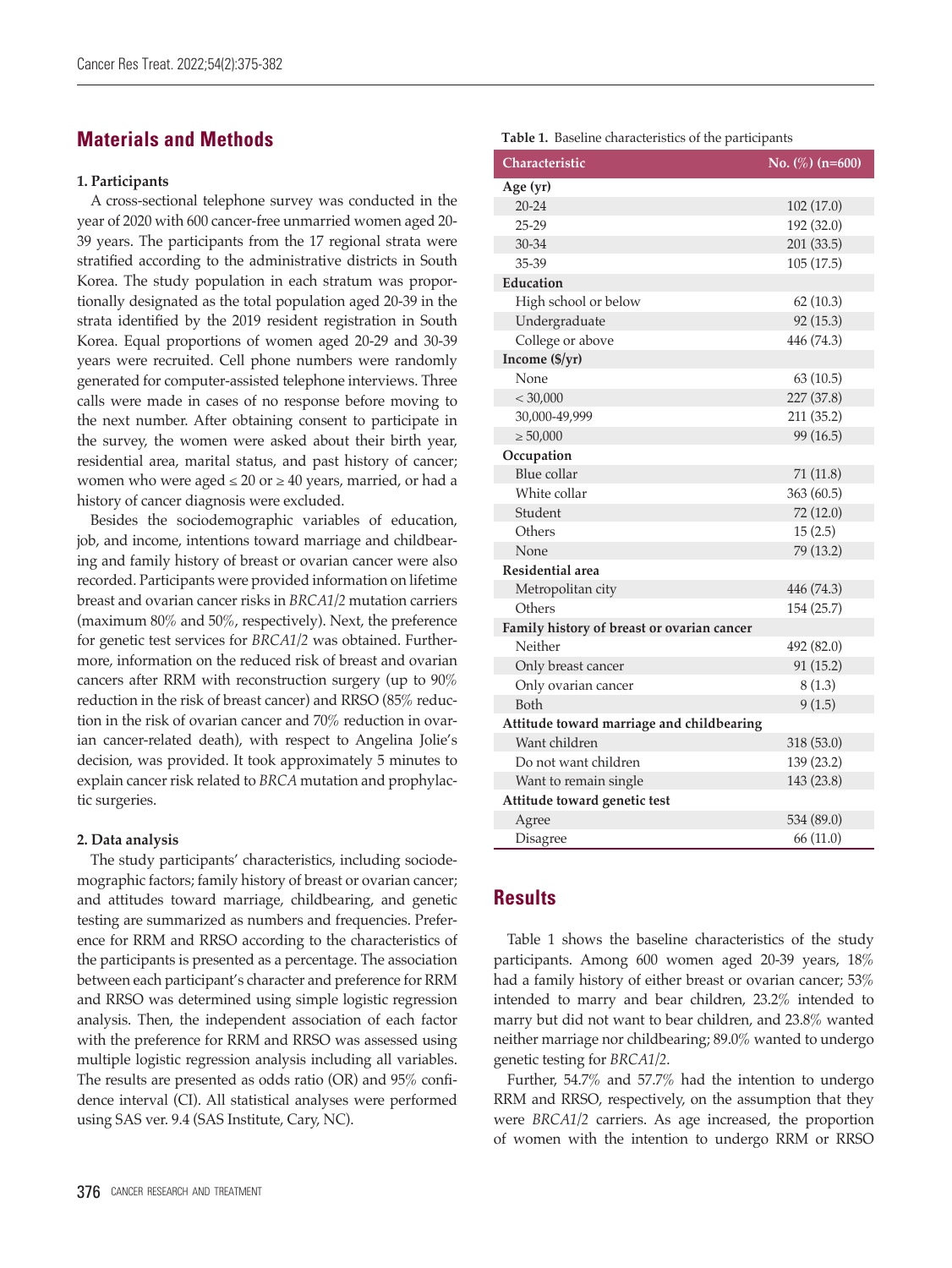|                                           | <b>Risk-reducing</b> |                  |
|-------------------------------------------|----------------------|------------------|
| Variable                                  | Risk-reducing        | bilateral        |
|                                           | mastectomy $(\%)$    | salpingo-        |
|                                           |                      | oophorectomy (%) |
| Total                                     | 54.7                 | 57.7             |
| Age <sup>a)</sup> (yr)                    |                      |                  |
| $20 - 24$                                 | 65.7                 | 66.7             |
| $25 - 29$                                 | 64.1                 | 65.6             |
| 30-34                                     | 47.3                 | 51.7             |
| 35-39                                     | 41.0                 | 45.7             |
| <b>Education</b>                          |                      |                  |
| High school or below                      | 56.5                 | 61.3             |
| Undergraduate                             | 54.4                 | 58.7             |
| College or above                          | 54.5                 | 57.0             |
| Income (\$/yr)                            |                      |                  |
| < 30,000                                  | 55.9                 | 57.6             |
| $\geq 30,000$                             | 53.6                 | 57.7             |
| Occupation                                |                      |                  |
| Blue collar                               | 49.3                 | 62.0             |
| White collar                              | 53.7                 | 55.3             |
| Student                                   | 65.9                 | 59.7             |
| Others                                    | 66.7                 | 73.3             |
| None                                      | 59.5                 | 59.5             |
| Residential area                          |                      |                  |
| Metropolitan city                         | 54.3                 | 57.0             |
| Others                                    | 55.8                 | 59.7             |
| Attitude to marriage                      |                      |                  |
| and having children                       |                      |                  |
| Want children                             | 53.1                 | 56.6             |
| Do not want children                      | 49.6                 | 54.0             |
| Want to remain single                     | 62.9                 | 63.6             |
| Family history of breast                  |                      |                  |
| or ovarian cancer                         |                      |                  |
| Neither                                   | 55.3                 | 58.5             |
| Either breast or                          | 51.9                 | 53.7             |
| ovarian cancer                            |                      |                  |
| Attitude to genetic testing <sup>a)</sup> |                      |                  |
| Agree                                     | 57.5                 | 60.9             |
| Disagree                                  | 31.8                 | 31.8             |

**Table 2.** Proportion of women who are willing to undergo riskreducing mastectomy

 $a<sub>p</sub>$  < 0.05, for both risk-reducing mastectomy and risk-reducing salpingo-oophorectomy. Other factors did not show significant differences.

decreased from  $> 65\%$  in the 20-24-age group to around 40% in the 35-39-age group (Table 2). Those who wanted to undergo screening for *BRCA1/2* mutations had a significantly high intention to undergo risk-reducing surgeries ( $p < 0.05$ ).

Factors associated with the intention to undergo RRM are presented in Table 3. As age increased, the intention to

undergo RRM was less in the 30-34-age group (OR, 0.39; 95% CI, 0.20 to 0.74) and in the 35-39-age group (OR, 0.30; 95% CI, 0.14 to 0.61) than in the 20-24 age group. Women who did not want to undergo genetic testing were less likely to undergo RRM (OR, 0.35; 95% CI, 0.20 to 0.62) than those who wanted to. Women who chose to be single were more likely to undergo RRM than those who did not (OR, 1.67; 95% CI, 1.07 to 2.60).

Factors associated with the intention to undergo RRSO are presented in Table 4, showing comparable results with RRM. Older age and no intention to undergo genetic testing were associated with less preference for RRSO (OR for 30-34 years, 0.49; 95% CI, 0.25 to 0.94; OR for 35-39 years, 0.39; 95% CI, 0.19 to 0.79 compared with 20-24 age group; OR for rejection of genetic testing, 0.30; 95% CI, 0.17 to 0.53). Women who chose to be single were more likely to undergo RRSO than those who did not (OR, 1.56; 95% CI, 1.00 to 2.44).

### **Discussion**

This study assessed the attitudes toward risk-reducing surgeries, namely RRM and RRSO, in a representative sample of unmarried women aged 20-39 years who did not undergo *BRCA1/2* screening or counseling in South Korea, on the assumption that they were carriers of the *BRCA1/2* mutation. Most previous studies on the uptake of prevention options, including risk-reducing surgeries, focused on *BRCA1/2* mutation carriers or high-risk women; limited information exists on generally healthy women who have never received genetic counseling or screening.

In all, 54.7% and 57.7% of the young women had a positive attitude toward RRM and RRSO, respectively. Our percentages are higher than that reported a study in Italy where only 24.3% of the young women chose RRSO in a hypothetical scenario of *BRCA1/2* carrier status [11] and higher than those reported in a study targeting high-risk women who underwent genetic counseling (23.3% and 42.5% considered RRM and RRSO, respectively) [12]. A study conducted in South Korea also reported that only 27% of the patients from outpatient plastic surgery clinics agreed to undergo RRM if necessary [13]. However, a recent study on women who received genetic counseling showed that 49.2% and 61.3% of women had intentions to undergo RRM and RRSO, respectively [14], comparable with our results, with strong intentions in unaffected *BRCA1/2* mutation carriers (63% and 89% for RRM and RRSO, respectively) [15]. Increased awareness after the Angelina Jolie effect and genetic counseling may have caused the increased interest in risk-reducing surgeries, especially RRM [7] and the increased preference for riskreducing surgeries would reflect this. In South Korea, since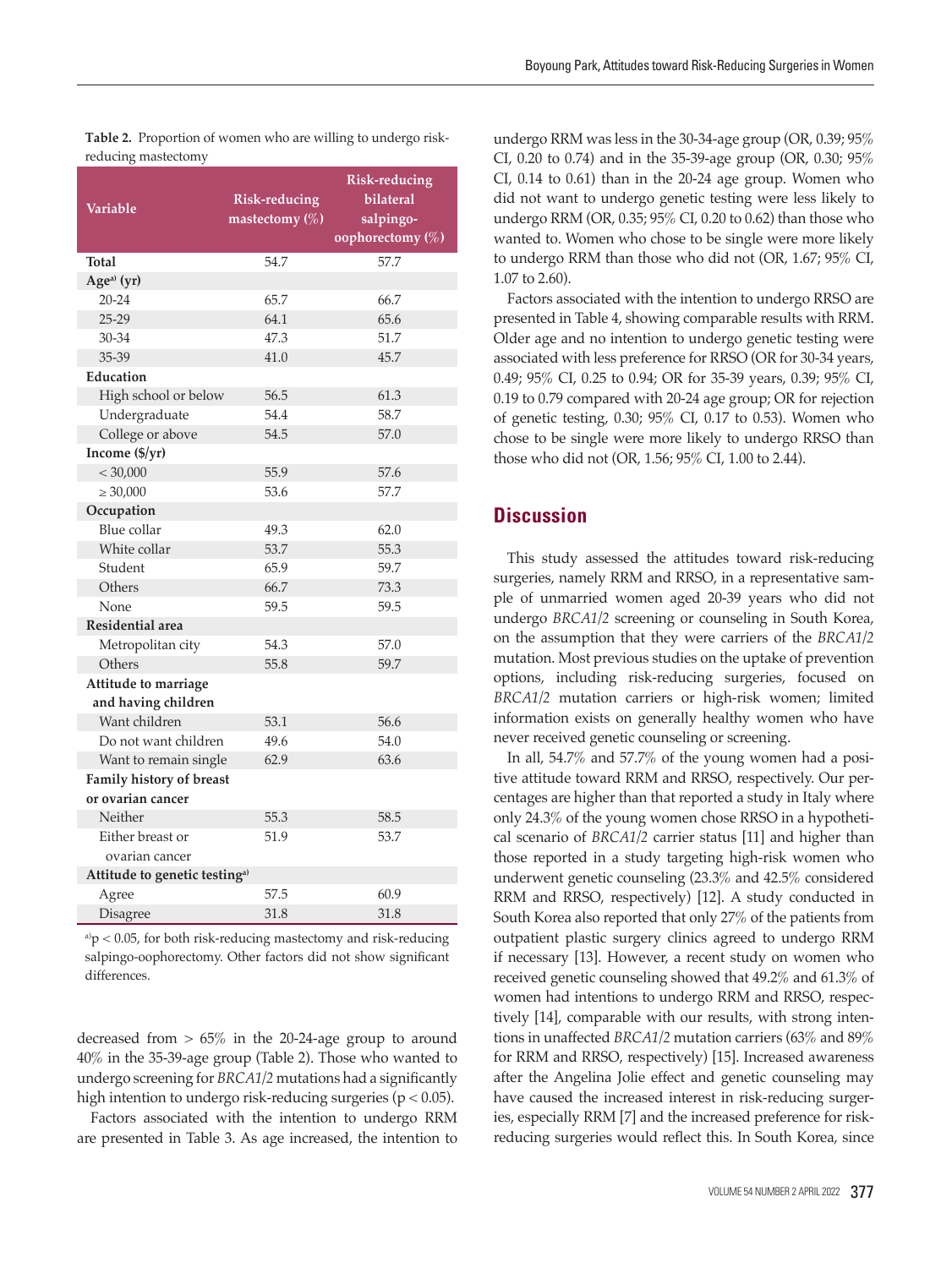|                                            | OR (95% CI)         |                           |  |
|--------------------------------------------|---------------------|---------------------------|--|
| <b>Variable</b>                            | <b>Crude OR</b>     | Adjusted OR <sup>a)</sup> |  |
| Age (yr)                                   |                     |                           |  |
| $20 - 24$                                  | $\mathbf{1}$        | $\mathbf{1}$              |  |
| $25 - 29$                                  | $0.93(0.56-1.54)$   | $0.75(0.39-1.43)$         |  |
| 30-34                                      | $0.47(0.29-0.77)$   | $0.39(0.20-0.74)$         |  |
| 35-39                                      | $0.36(0.21-0.64)$   | $0.30(0.14 - 0.61)$       |  |
| <b>Education</b>                           |                     |                           |  |
| High school or below                       | $\mathbf{1}$        | $\mathbf{1}$              |  |
| Undergraduate                              | $0.92(0.48-1.76)$   | $0.81(0.37-1.76)$         |  |
| College or above                           | $0.92(0.54-1.58)$   | $0.99(0.55-1.80)$         |  |
| Income (\$/yr)                             |                     |                           |  |
| < 30,000                                   | $\mathbf{1}$        | $\mathbf{1}$              |  |
| $\geq 30,000$                              | $0.91(0.66 - 1.26)$ | $0.94(0.66-1.34)$         |  |
| Occupation                                 |                     |                           |  |
| Blue collar                                | $\mathbf{1}$        | $\mathbf{1}$              |  |
| White collar                               | $1.19(0.72-1.99)$   | $1.18(0.68-2.06)$         |  |
| Student                                    | $1.36(0.70-2.63)$   | $0.82(0.35-1.93)$         |  |
| Others                                     | $2.06(0.64-6.63)$   | $1.67(0.49-5.72)$         |  |
| None                                       | $1.51(0.79-2.88)$   | $1.25(0.63 - 2.50)$       |  |
| Residential area                           |                     |                           |  |
| Metropolitan city                          | $\mathbf{1}$        | $\mathbf{1}$              |  |
| Others                                     | $1.07(0.74-1.54)$   | $1.04(0.70-1.54)$         |  |
| Attitude to marriage and having children   |                     |                           |  |
| Want children                              | $\mathbf{1}$        | $\mathbf{1}$              |  |
| Do not want children                       | $0.87(0.58-1.30)$   | $0.91(0.60-1.39)$         |  |
| Want to remain single                      | $1.50(1.00-2.24)$   | $1.67(1.07-2.60)$         |  |
| Family history of breast or ovarian cancer |                     |                           |  |
| Neither                                    | $\mathbf{1}$        | $\mathbf{1}$              |  |
| Either breast or ovarian cancer            | $0.87(0.57-1.32)$   | $0.79(0.51-1.23)$         |  |
| Attitude to genetic testing                |                     |                           |  |
| Agree                                      | $\mathbf{1}$        | $\mathbf{1}$              |  |
| Disagree                                   | $0.35(0.20-0.60)$   | $0.35(0.20-0.62)$         |  |

**Table 3.** Attitudes toward risk-reducing mastectomy among those who assumed they were a *BRCA* carrier

CI, confidence interval; OR, odds ratio. a)Adjusted for variables in the table.

the public disclosure of Jolie's condition, the number of hospitals and clinicians providing *BRCA1/2* screening and riskreducing surgeries has rapidly increased [9], resulting in increased preferences in the South Korean population. The aforementioned Italian study asked women to choose only one option among several risk-reducing options, including surveillance, surgery, or oral contraceptives [11]; thus, the overall preference for risk-reducing surgery would be higher.

Previous studies have shown that prevention decisions vary according to age. Older age was associated with a decreased intention to undergo RRM but increased intention to undergo RRSO among high-risk women [12,16,17]. Although a protective effect of RRSO is expected when performed early [18] in *BRCA1/2* mutation carriers, the negative effects of RRSO, such as infertility, postmenopausal symptoms, and other health and mental problems, especially childbearing issues [12,19] would explain the reduced preference for RRSO. The high risk of early onset breast cancer has been associated with a strong preference for RRM in the young age group as an immediate option for reducing risk [12]. In this study, as age increased, the preference for both RRM and RRSO decreased. In another study, the intention to undergo RRSO in South Korean *BRCA1/2* mutation carriers increased as their age decreased owing to insufficient explanations provided on RRSO to older carriers [20], as seen in our study. In this study, the short explanation on riskreducing surgeries might emphasize the benefit and neglect the harm, especially childbearing issues of RRSO, present-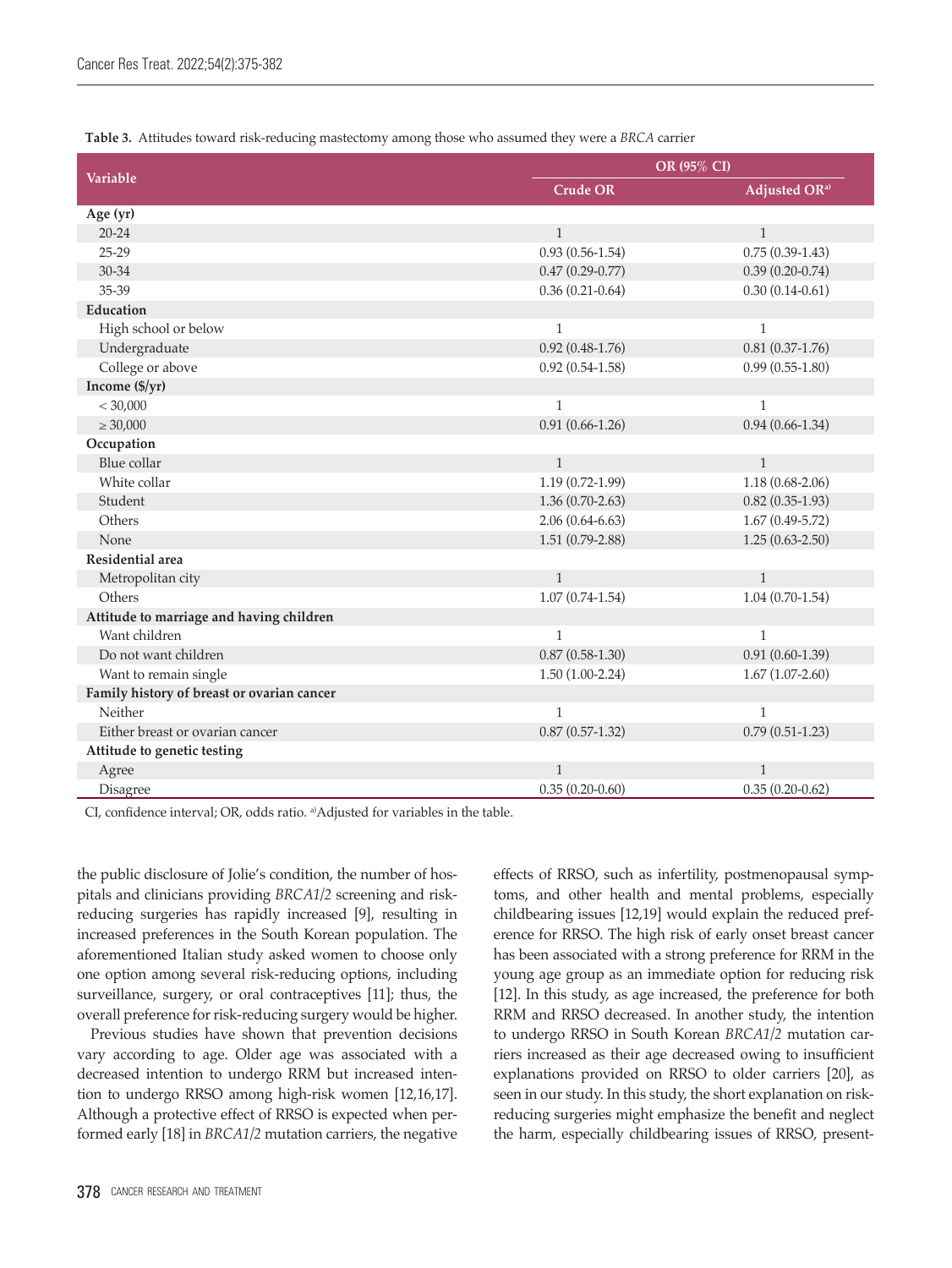| <b>Variable</b>                            | OR (95% CI)       |                           |  |
|--------------------------------------------|-------------------|---------------------------|--|
|                                            | <b>Crude OR</b>   | Adjusted OR <sup>a)</sup> |  |
| Age (yr)                                   |                   |                           |  |
| $20 - 24$                                  | $\mathbf{1}$      | $\mathbf{1}$              |  |
| $25-29$                                    | $0.96(0.57-1.59)$ | $0.86(0.45-1.65)$         |  |
| 30-34                                      | $0.54(0.33-0.88)$ | $0.49(0.25-0.94)$         |  |
| 35-39                                      | $0.42(0.24-0.74)$ | $0.39(0.19-0.79)$         |  |
| Education                                  |                   |                           |  |
| High school or below                       | $\mathbf{1}$      | $\mathbf{1}$              |  |
| Undergraduate                              | $0.90(0.47-1.73)$ | $0.86(0.40-1.88)$         |  |
| College or above                           | $0.84(0.49-1.44)$ | $0.93(0.51 - 1.70)$       |  |
| Income (\$/yr)                             |                   |                           |  |
| < 30,000                                   | $\mathbf{1}$      | $\mathbf{1}$              |  |
| $\geq 30,000$                              | $1.01(0.73-1.39)$ | $1.08(0.76-1.55)$         |  |
| Occupation                                 |                   |                           |  |
| Blue collar                                | $\mathbf{1}$      | $\mathbf{1}$              |  |
| White collar                               | $0.76(0.45-1.28)$ | $0.69(0.39-1.22)$         |  |
| Student                                    | $0.91(0.47-1.78)$ | $0.56(0.23-1.33)$         |  |
| Others                                     | $1.69(0.49-5.83)$ | $1.31(0.36-4.75)$         |  |
| None                                       | $0.90(0.47-1.74)$ | $0.74(0.37-1.49)$         |  |
| Residential area                           |                   |                           |  |
| Metropolitan city                          | $\mathbf{1}$      | $\mathbf{1}$              |  |
| Others                                     | $1.12(0.77-1.63)$ | $1.11(0.75-1.65)$         |  |
| Attitude to marriage and having children   |                   |                           |  |
| Want children                              | $\mathbf{1}$      | $\mathbf{1}$              |  |
| Do not want children                       | $0.90(0.60-1.34)$ | $0.95(0.63 - 1.45)$       |  |
| Want to remain single                      | $1.34(0.89-2.02)$ | $1.56(1.00-2.44)$         |  |
| Family history of breast or ovarian cancer |                   |                           |  |
| Neither                                    | $\mathbf{1}$      | $\mathbf{1}$              |  |
| Either breast or ovarian cancer            | $0.82(0.54-1.25)$ | $0.76(0.49-1.18)$         |  |
| Attitude to genetic testing                |                   |                           |  |
| Agree                                      | $\mathbf{1}$      | $\mathbf{1}$              |  |
| Disagree                                   | $0.30(0.17-0.52)$ | $0.30(0.17-0.53)$         |  |

**Table 4.** Attitudes toward risk-reducing bilateral salpingo-oophorectomy among those who assumed they were a *BRCA* carrier

CI, confidence interval; OR, odds ratio. a)Adjusted for variables in the table.

ing higher preference in younger age groups. The lack of an association between age and intention to undergo RRSO in general young women [11] supports this finding.

*BRCA1/2* mutation carriers were likely to undergo prophylactic surgeries if they had children or had more children, suggesting that completion of childbearing is an important factor in the decision-making process [17,21,22]. Previous studies reported that women who wanted to have children in the future and those who wanted more children were less likely to consider prophylactic surgeries than those who did not want children [11]. In this study, attitudes toward marriage were associated with the intention to undergo riskreducing surgeries, with a positive attitude seen more in women who wanted to be single than in women who did not.

Among breast cancer patients without *BRCA1/2* mutations, married patients chose to receive prophylactic contralateral mastectomy more frequently than unmarried patients [23]. Our study population was composed of unmarried women; thus, the future possibility of marriage was closely associated with the intention to undergo prophylactic surgeries. Thus, not only childbearing but also marriage intentions should be part of the genetic counseling for unmarried young women.

The association between the attitude to undergo genetic testing and intention to undergo prophylactic surgeries has rarely been investigated because most relevant studies targeted women who received genetic counseling. Those who did not want to undergo genetic testing were less likely to undergo risk-reducing surgeries if they were *BRCA1/2*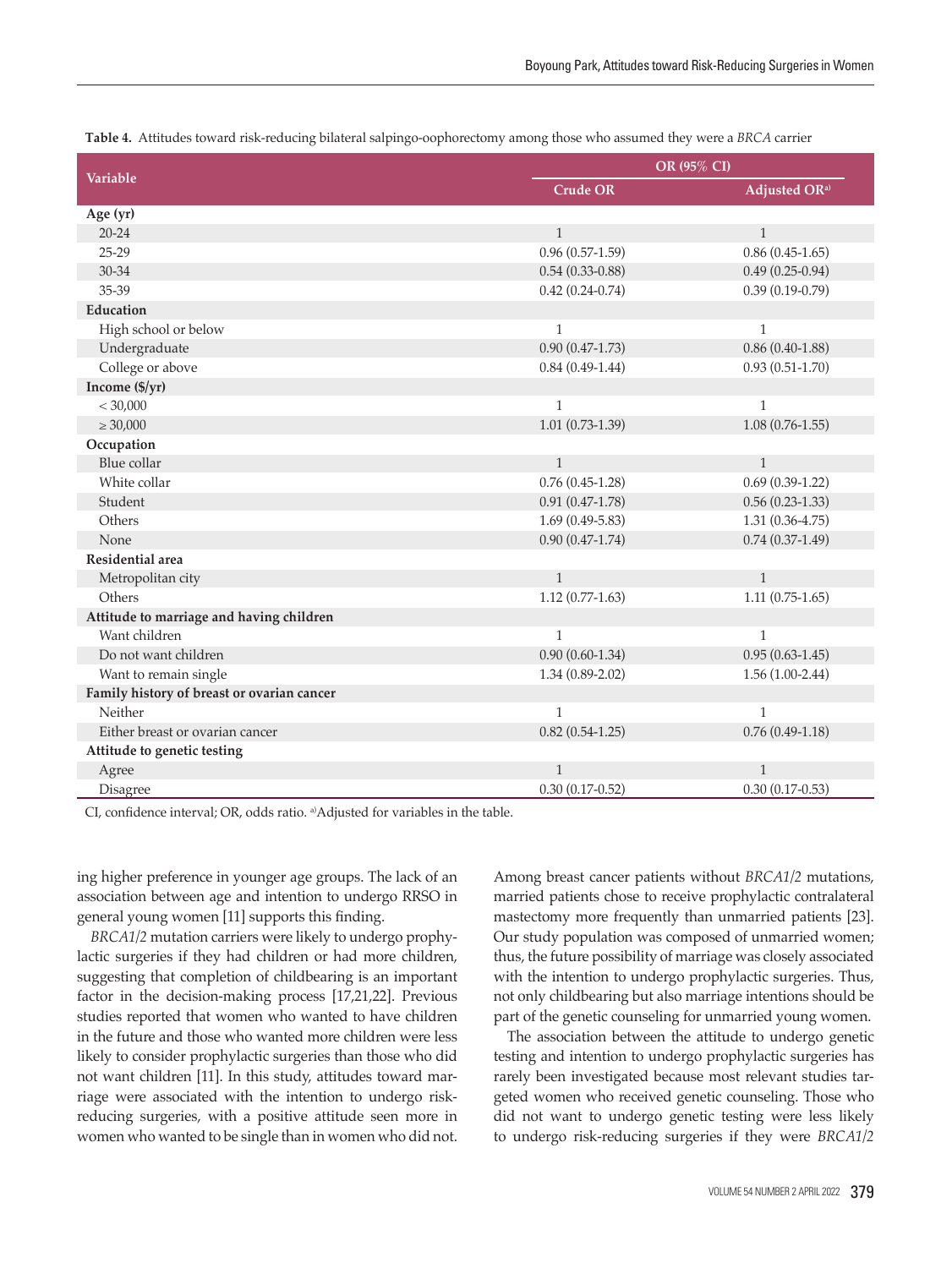mutation carriers than those who were open to genetic testing. This may be owing to an insufficient understanding or knowledge. The majority of the general population does not have sufficient knowledge to accurately interpret information on the cancer risk related to *BRCA1/2* mutations [6] and previous knowledge and increased comprehension of genetic testing are associated with an increased odds of intention to undergo RRSO [11]. In addition, unaffected adults with family members who are *BRCA1/2* mutation carriers had a low risk perception, followed by low acceptance of riskreducing surgeries [24]. Thus, detailed information needs to be provided to the population.

Studies on associations between family history of breast or ovarian cancer and intention to receive prophylactic surgeries in *BRCA1/2* mutation carriers or high-risk women have shown inconsistent results [14,25,26]. Family history of cancer is highly associated with perceived risk [27,28], and perceived risk highly correlated with the increased interest in prophylactic surgeries among high-risk women in most studies [16,25,28]. Studies have shown a strong, complex relationship between family history and intention to undergo prophylactic surgeries, considering the objective impact of risk and subjective impact of the experience of relatives with cancer [25]. Another study on healthy young women did not find an association among the perceived likelihood of cancer risk, family history of breast or ovarian cancer, and intentions to undergo risk-reducing surgeries, similar to this study [11] rather, cancer worry was associated with the intention to undergo prophylactic surgeries. Thus, decision making with respect to cancer prevention could involve people's risk, experience of genetic counseling, comprehension of explanation, and previous knowledge.

Another interesting finding in this study was that in young, healthy, unmarried women, factors associated with RRM and RRSO were similar, with similar strengths of associations. Two reviews involving high-risk women proposed comparable factors and associations with the decision to undergo RRM and RRSO [25,26].

This study had several limitations. First, we used a hypothetical situation involving generally healthy women and not the attitudes of women who were actually at a high risk of breast cancer or were *BRCA1/2* mutation carriers. Their responses could be different from those of individuals at risk such as women with a family history of breast cancer or mutation carriers of highly susceptible genes. Second, though the women's perceived risk or cancer-related worry largely impacted the intention to undergo prophylactic surgery [16,25,28], we did not measure it. Instead, we assessed patients' family history of breast and ovarian cancers. In addition, as participants were selected from the general population of Korea, the individual risks of breast cancer

estimated by breast cancer risk assessment tools and effectiveness of preventive interventions may have been different. Third, previous studies have shown a complex process of decision making, including demographic, socioeconomic, psychological, social, and emotional factors as well as objective information and input from others, for preventive options [25]. However, this study did not include all these factors. Fourth, the understanding regarding the risk of cancer in *BRCA* mutation carriers and the benefits and harms of RRM and RRSO could be limited because information was provided during a telephonic survey. If video materials or internet webpages explaining the cancer risk related to *BRCA* mutation and prophylactic surgeries had been provided before the telephonic survey, the participants would have had more understanding. If video materials or internet webpages explaining the cancer risk related to *BRCA* mutation and prophylactic surgeries had been provided before telephone survey, the participants would have had more understanding. Despite of these limitations, this study included a relatively large representative sample, reflecting the attitudes of women aged 20-39 years in South Korea. In addition, the findings of this study were comparable with those of studies on attitudes toward risk-reducing surgery among women before genetic testing and counseling or the general population [11,12], possibly extending our results to East Asian women with *BRCA1/2* mutations.

In this study, more than 50% of the young, unmarried, healthy Korean women had intentions to undergo RRM and RRSO if they were *BRCA1/2* mutation carriers. Younger age, being unmarried, and desire for genetic testing were associated with a high likelihood of intention to undergo RRM and RRSO. Further studies regarding the intention of wellinformed individuals at a high risk for hereditary cancer such as people with a family history of cancer or hereditary gene carriers to undergo RRM and RRSO need to be conducted. In addition, studies are needed to elucidate the decisionmaking process for cancer prevention in high-risk groups of hereditary or sporadic cancers.

### **Ethical Statement**

This study was approved by the Institutional Review Board of the Hanyang University College of Medicine (IRB no. HYI-20-175-1). Informed consent was obtained from all participants.

#### **Author Contributions**

Conceived and designed the analysis: Kim D, Kim SW. Collected the data: Kim J, Lee BY, Kim SW. Contributed data or analysis tools: Park B, Kim J, Lee BY. Performed the analysis: Park B, Yoon J. Wrote the paper: Park B, Kim D, Kim J, Lee BY, Yoon J, Kim SW.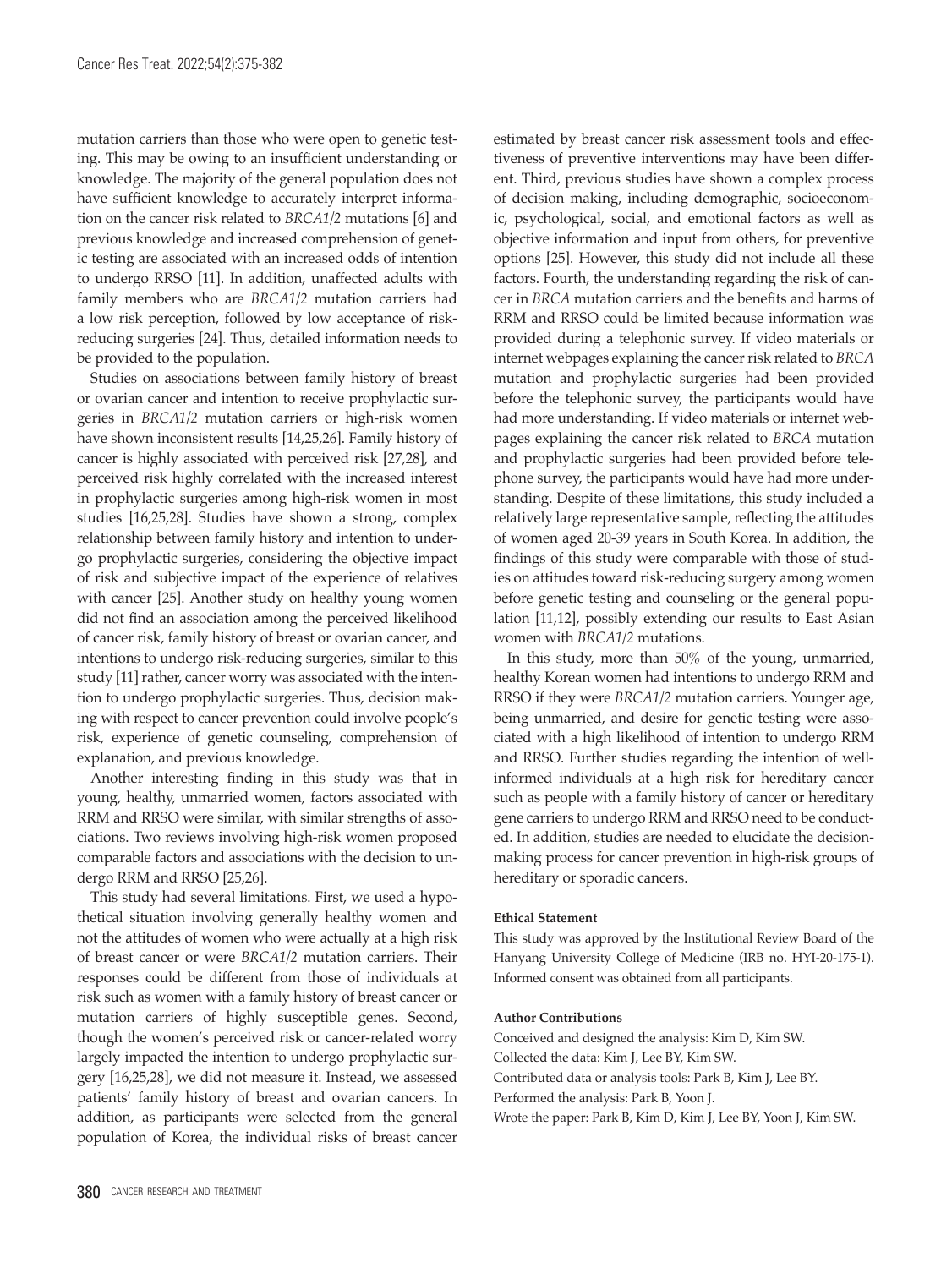### **ORCID iDs**

Boyoung Par[k](https://orcid.org/0000-0003-1902-3184)<sup>1</sup> : https://orcid.org/0000-0003-1902-3184  $Sune-Won Kim$  : https://orcid.org/0000-0001-5687-1380

#### **Conflicts of Interest**

Conflict of interest relevant to this article was not reported.

### **References**

- 1. Chen S, Parmigiani G. Meta-analysis of BRCA1 and BRCA2 penetrance. J Clin Oncol. 2007;25:1329-33.
- 2. Park B, Dowty JG, Ahn C, Win AK, Kim SW, Lee MH, et al. Breast cancer risk for Korean women with germline mutations in BRCA1 and BRCA2. Breast Cancer Res Treat. 2015;152:659- 65.
- 3. Mauer C, Spencer S, Dungan J, Hurley K. Exploration of male attitudes on partnerships and sexuality with female BRCA1/2 mutation carriers. J Genet Couns. 2016;25:290-7.
- 4. Pearce CL, Stram DO, Ness RB, Stram DA, Roman LD, Templeman C, et al. Population distribution of lifetime risk of ovarian cancer in the United States. Cancer Epidemiol Biomarkers Prev. 2015;24:671-6.
- 5. Smith KR, Ellington L, Chan AY, Croyle RT, Botkin JR. Fertility intentions following testing for a BRCA1 gene mutation. Cancer Epidemiol Biomarkers Prev. 2004;13:733-40.
- 6. Borzekowski DL, Guan Y, Smith KC, Erby LH, Roter DL. The Angelina effect: immediate reach, grasp, and impact of going public. Genet Med. 2014;16:516-21.
- 7. Metcalfe K, Eisen A, Senter L, Armel S, Bordeleau L, Meschino WS, et al. International trends in the uptake of cancer risk reduction strategies in women with a BRCA1 or BRCA2 mutation. Br J Cancer. 2019;121:15-21.
- 8. Lee J, Kim S, Kang E, Park S, Kim Z, Lee MH, et al. Influence of the Angelina Jolie announcement and insurance reimbursement on practice patterns for hereditary breast cancer. J Breast Cancer. 2017;20:203-7.
- 9. Jung SM, Ryu JM, Park HS, Park JS, Kang E, Lee S, et al. Trends in risk-reducing mastectomy and risk-reducing salpingooophorectomy in Korean carriers of the BRCA1/2 mutation. J Breast Cancer. 2020;23:647-55.
- 10. Calabro GE, Sassano M, Tognetto A, Boccia S. Citizens' attitudes, knowledge, and educational needs in the field of omics sciences: a systematic literature review. Front Genet. 2020;11:570649.
- 11. Gavaruzzi T, Tasso A, Franiuk M, Varesco L, Lotto L. A psychological perspective on factors predicting prophylactic salpingo-oophorectomy in a sample of Italian women from the general population: results from a hypothetical study in the context of BRCA mutations. J Genet Couns. 2017;26:1144-52.
- 12. Tong A, Kelly S, Nusbaum R, Graves K, Peshkin BN, Valdimarsdottir HB, et al. Intentions for risk-reducing surgery among high-risk women referred for BRCA1/BRCA2 genetic counseling. Psychooncology. 2015;24:33-9.

#### **Acknowledgments**

This work was supported by the National Research Foundation of Korea (NRF) grant funded by the Korea government(MSIT) (grant number 2021R1A2C1011958).

- 13. Yoon HY, Shim JS, Lee JW. Perceptions of prophylactic mastectomy in Korea. Arch Plast Surg. 2016;43:53-8.
- 14. Ladd MK, Peshkin BN, Senter L, Baldinger S, Isaacs C, Segal H, et al. Predictors of risk-reducing surgery intentions following genetic counseling for hereditary breast and ovarian cancer. Transl Behav Med. 2020;10:337-46.
- 15. Mansfield CA, Metcalfe KA, Snyder C, Lindeman GJ, Posner J, Friedman S, et al. Preferences for breast cancer prevention among women with a BRCA1 or BRCA2 mutation. Hered Cancer Clin Pract. 2020;18:20.
- 16. Singh K, Lester J, Karlan B, Bresee C, Geva T, Gordon O. Impact of family history on choosing risk-reducing surgery among BRCA mutation carriers. Am J Obstet Gynecol. 2013;208:329.
- 17. Skytte AB, Gerdes AM, Andersen MK, Sunde L, Brondum-Nielsen K, Waldstrom M, et al. Risk-reducing mastectomy and salpingo-oophorectomy in unaffected BRCA mutation carriers: uptake and timing. Clin Genet. 2010;77:342-9.
- 18. Grann VR, Jacobson JS, Thomason D, Hershman D, Heitjan DF, Neugut AI. Effect of prevention strategies on survival and quality-adjusted survival of women with BRCA1/2 mutations: an updated decision analysis. J Clin Oncol. 2002;20:2520-9.
- 19. Manchanda R, Burnell M, Abdelraheim A, Johnson M, Sharma A, Benjamin E, et al. Factors influencing uptake and timing of risk reducing salpingo-oophorectomy in women at risk of familial ovarian cancer: a competing risk time to event analysis. BJOG. 2012;119:527-36.
- 20. Kim D, Kang E, Hwang E, Sun Y, Hwang Y, Yom CK, et al. Factors affecting the decision to undergo risk-reducing salpingooophorectomy among women with BRCA gene mutation. Fam Cancer. 2013;12:621-8.
- 21. Friebel TM, Domchek SM, Neuhausen SL, Wagner T, Evans DG, Isaacs C, et al. Bilateral prophylactic oophorectomy and bilateral prophylactic mastectomy in a prospective cohort of unaffected BRCA1 and BRCA2 mutation carriers. Clin Breast Cancer. 2007;7:875-82.
- 22. Stuckey A, Dizon D, Scalia Wilbur J, Kent J, Tejada-Berges T, Gass J, et al. Clinical characteristics and choices regarding risk-reducing surgery in BRCA mutation carriers. Gynecol Obstet Invest. 2010;69:270-3.
- 23. Howard-McNatt M, Schroll RW, Hurt GJ, Levine EA. Contralateral prophylactic mastectomy in breast cancer patients who test negative for BRCA mutations. Am J Surg. 2011;202:298-302.
- 24. Foster C, Evans DG, Eeles R, Eccles D, Ashley S, Brooks L, et